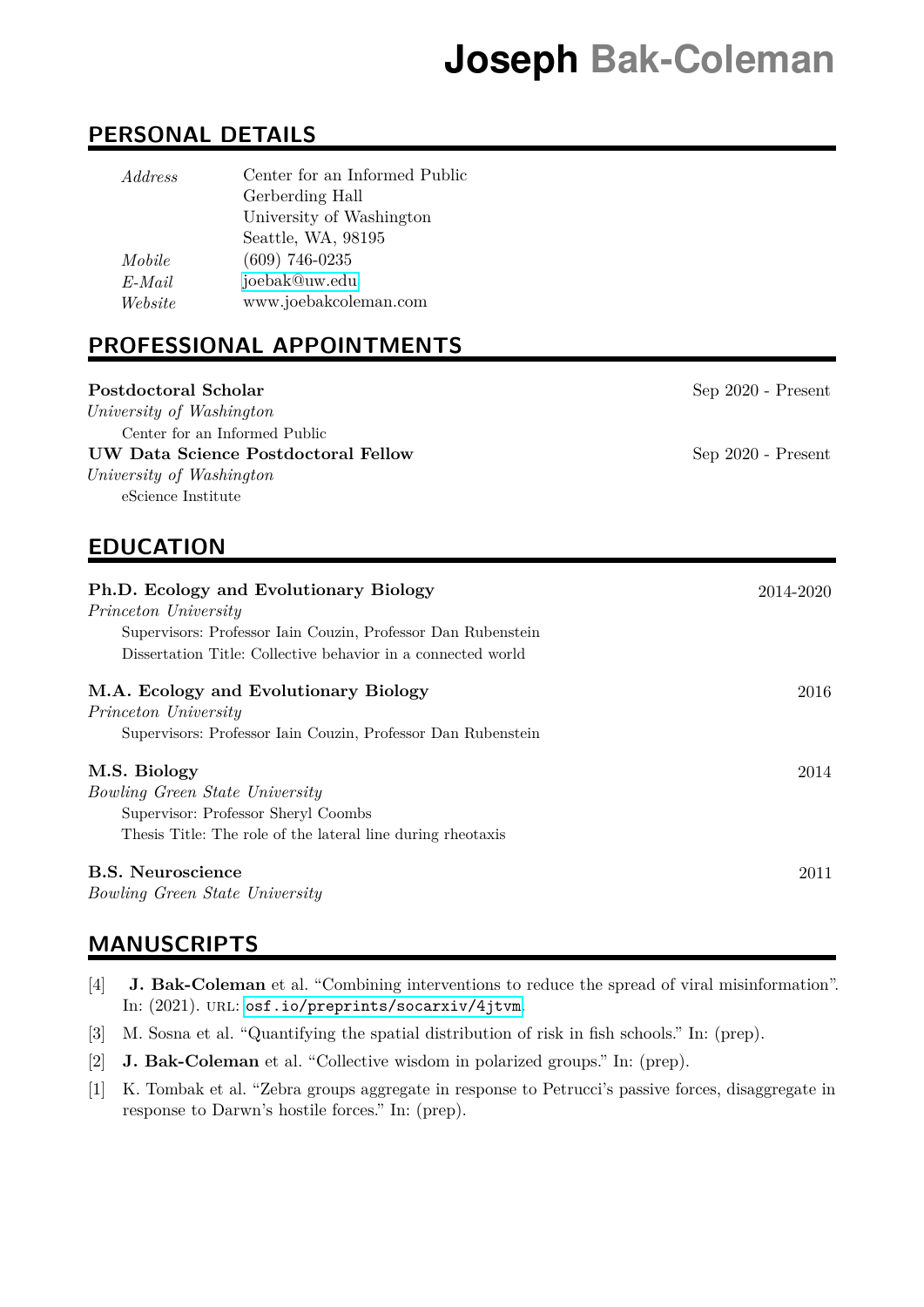## **PUBLICATIONS**

- [12] **J. Bak-Coleman** et al. "Stewardship of Global Collective Behavior". In: *PNAS* (2021).
- [11] S. Coombs, **J. Bak-Coleman**, and J. Montgomery. "Rheotaxis revisited: Multi-behavioral and multisensory frameworks for understanding how fish orient to flow." In: *The Journal of Experimental Biology* (2020).
- [10] L. Liang et al. "Energy savings in freely swimming fish". In: *Nature Communications* (2020).
- [9] C. Winkylmayr, A. Kao, and **J. Bak-Coleman**. "The wisdom of stalemates: consensus and clustering as filtering mechanisms for improving collective accuracy". In: *Proceedings B* (2020).
- [8] M. Sosna et al. "Structural encoding of perceived risk in fish schools". In: *PNAS* (2019).
- [7] A. Kao et al. "Counteracting estimation bias and social influence to improve the wisdom of crowds." In: *Journal of the Royal Society, Interface* 15 (2018).
- [6] A. Chicoli et al. "Rheotaxis performance increases with group size in a coupled phase model with sensory noise: The effects of noise and group size on rheotaxis". In: *European Physical Journal: Special Topics* 224 (2015).
- [5] M. Kulpa, **J. Bak-Coleman**, and S. Coombs. "The lateral line is necessary for blind cavefish rheotaxis in non-uniform flow". In: *The Journal of Experimental Biology* 218 (2015).
- [4] **J. Bak-Coleman**, D. Smith, and S. Coombs. "Going with, then against the flow: Evidence against the optomotor hypothesis of fish rheotaxis". In: *Animal Behaviour* 107 (2015).
- [3] A Chicoli et al. "The effects of flow on schooling Devario aequipinnatus: school structure, startle response and information transmission". In: *Journal of Fish Biology* (2014).
- [2] **J. Bak-Coleman** and S. Coombs. "Sedentary behavior as a factor in determining lateral line contributions to rheotaxis". In: *The Journal of Experimental Biology* 217 (2014).
- [1] **J. Bak-Coleman** et al. "The spatiotemporal dynamics of rheotactic behavior depends on flow speed and available sensory information." In: *The Journal of Experimental Biology* 216 (2013).

#### **AWARDS AND FUNDING**

| <b>CIP Innovation Fund Rapid Response Workshop</b>                                   | \$2.5K    |
|--------------------------------------------------------------------------------------|-----------|
| <b>CIP Innovation Fund</b> Experimental approaches to studying misinformation online | \$10K     |
| <b>CIP</b> Postdoctoral fellowship (2 years)                                         | $*3150K$  |
| <b>UW</b> eScience Institute Data Science Postdoctoral fellowship                    | \$2K      |
| <b>Princeton University Graduate Student Fellowship (6 years)</b>                    | $*\$550K$ |
| <b>BGSU CURS</b> Summer Research Fellowship                                          | \$2.5K    |
| <b>BGSU SETGO</b> Summer Research Fellowship                                         | \$3.5K    |
| <b>Choose Ohio First Bioinformatics Scholarship (3. years)</b>                       | \$12K     |
| Flow Sensing in Air and Water Travel Award                                           | \$2K      |
|                                                                                      | roximate  |
|                                                                                      |           |

### **OTHER ARTICLES**

A High-Speed Scientific Hive Mind Emerged, *Scientific American*, 2021∗ Meta's 'average user' data obscures harm to thousands... *The Conversation*, 2021∗ Journalists are exposing Facebook's problems. We'll need academics... *Tech Policy Press*, 2021∗ How to Mislead with Statistics, *Significance* The Long Fuse: Misinformation and the 2020 Election *Election Integrity Partnership*, 2021 Information gerrymandering in social networks skews collective decision-making. *Nature*, 2019 The ignorance of the crowd. *Scientific American*, Nov. 2017∗ Why did Donald Trump get elected? Ask the bees. *Wired*, Dec. 2016∗ ∗denotes primary/sole author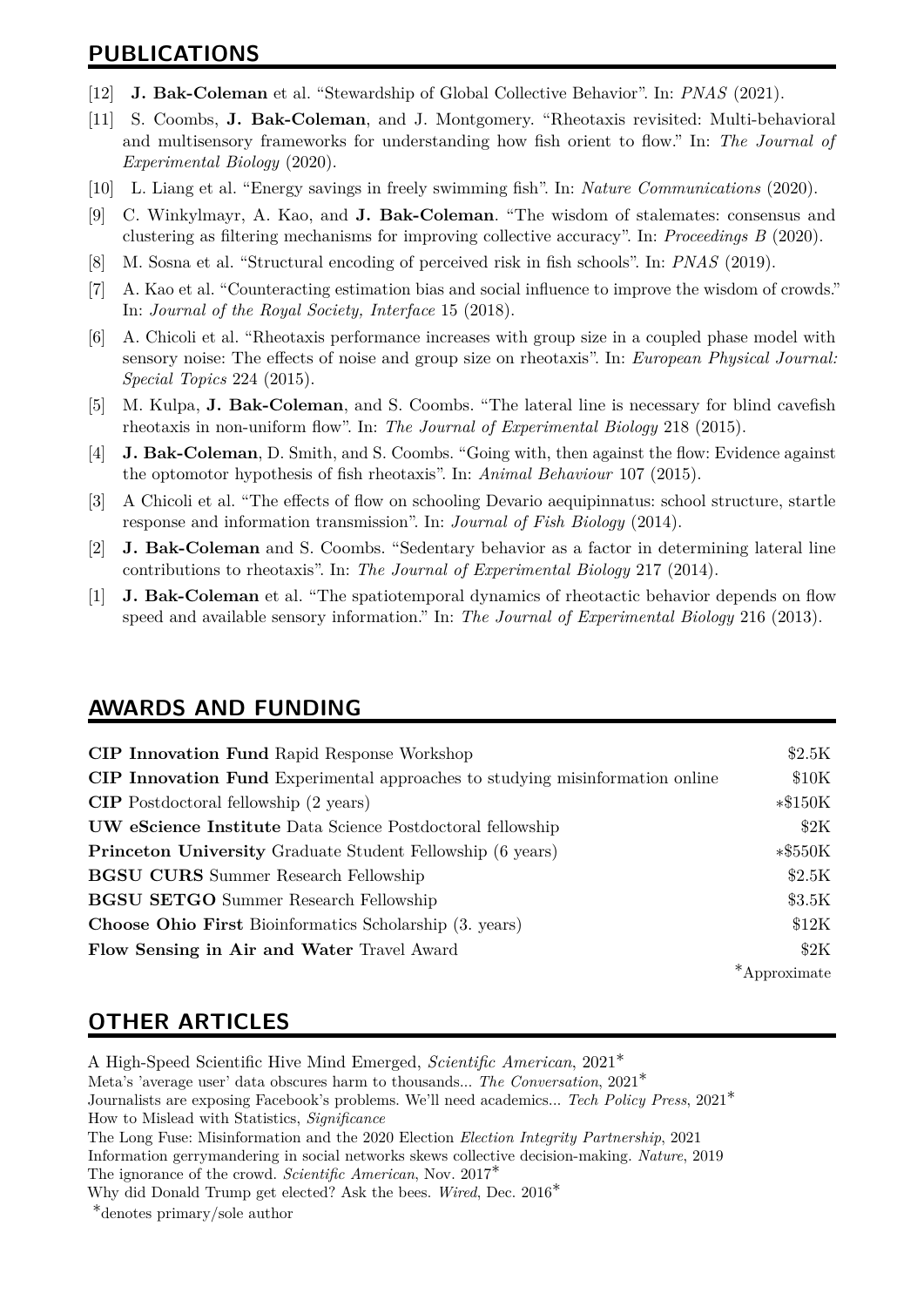# **SEMINARS AND CONFERENCE PARTICIPATION**

| Keynote Speaker, Social Media As A Crisis Discipline Workshop (Berkman Klein Center, Harvard) | $*2021$     |
|-----------------------------------------------------------------------------------------------|-------------|
| Machine Learning Ethics, Transparency and Accountability Seminar Speaker (Twitter)            |             |
| Plenary, DARPA ISAT SLICE Workshop (Stanford Internet Observatory)                            | $*2021$     |
| Whole U Seminar Series (University of Washington)                                             | $*2021$     |
| Online Behavioral Interventions Workshop (Max Planck Institute for Human Development)         | $*2021$     |
| Collective Intelligence Workshop (Santa Fe Institute)                                         | $*2021$     |
| Humphrey Fellowship Seminar (University of Washington)                                        | $*2021$     |
| IC2S2 Satellite Panel (Konstanz)                                                              | $*2021$     |
| iSchool Seminar Series (University of Washington)                                             | $*2021$     |
| IC2S2 (Amsterdam)                                                                             | 2019        |
| Invited Lecture (Lenoir-Rhyne University)                                                     | $*2019$     |
| Van Bavel Lab Meeting (New York University)                                                   | $*_{2019}$  |
| Collective Behavior, Social Media and Systemic Risk (Princeton University)                    | $*_{2018}$  |
| Yale Institute for Network Science (Yale University)                                          | $*_{2018}$  |
| Distributed, Collective Computation in Biological and Artificial Systems (Janelia Farm)       | 2018        |
| Integrated Behavioral Research Group (Princeton University)                                   | 2018        |
| Metropolitan Society of Natural Historians (AMNH)                                             | $*_{2016}$  |
| Integrated Behavioral Research Group (Princeton University)                                   | 2016        |
| Animal Behavior Society (Bloomington, IN)                                                     | $2012\,$    |
| International Congress of Neuroethology (College Park, MD)                                    | 2012        |
| Ecological and Evolutionary Ecology of Fishes (Windsor, ON)                                   | 2012        |
| J.P. Scott Seminar (BGSU)                                                                     | 2011        |
| Flow Sensing in Air and Water (Bonn, Germany)                                                 | $*2011$     |
| Undergraduate Honors Society Seminar (BGSU)                                                   | $*2011$     |
| SETGO Symposium (BGSU)                                                                        | 2011        |
| J.P. Scott Seminar (BGSU)                                                                     | 2010        |
|                                                                                               | $*$ Invited |

# **SELECTED MEDIA COVERAGE**

As Climate Change Fries the World, Social Media Is Frying Our Brains. *Bloomberg* It's Time to Treat Social Media Like the Climate Crisis, Researchers Argue. *Gizmodo* Why some biologists and ecologists think social media is a risk to humanity. *Vox* The coronavirus pandemic drove life online. It may never return., *NBC News* Social-Media Companies Took an Aggressive Stance During the Election. Will It Continue?, *WSJ* Misinformation by a thousand cuts: Varied rigged election claims circulate, *NBC News* Project Veritas Video Was a 'Coordinated Disinformation Campaign,' Researchers Say. *NYT*

# **TEACHING**

| Guest Lecturer                                          | University of Washington |
|---------------------------------------------------------|--------------------------|
| Calling Bullshit                                        |                          |
| 2020                                                    |                          |
| Guest Lecturer                                          | Princeton University     |
| <i>Comparative Physiology</i>                           |                          |
| 2017-2018                                               |                          |
| Assistant in Instruction                                | Princeton University     |
| <i>Comparative Physiology</i>                           |                          |
| <i>Conservation Biology</i>                             |                          |
| Life on Earth: Chaos and Clockwork of Biological Design |                          |
| 2014-2018                                               |                          |
| <b>Adjunct Instructor</b>                               | Owens Community College  |
| Introductory Biology, Taxonomy                          |                          |
| 2014                                                    |                          |
|                                                         |                          |